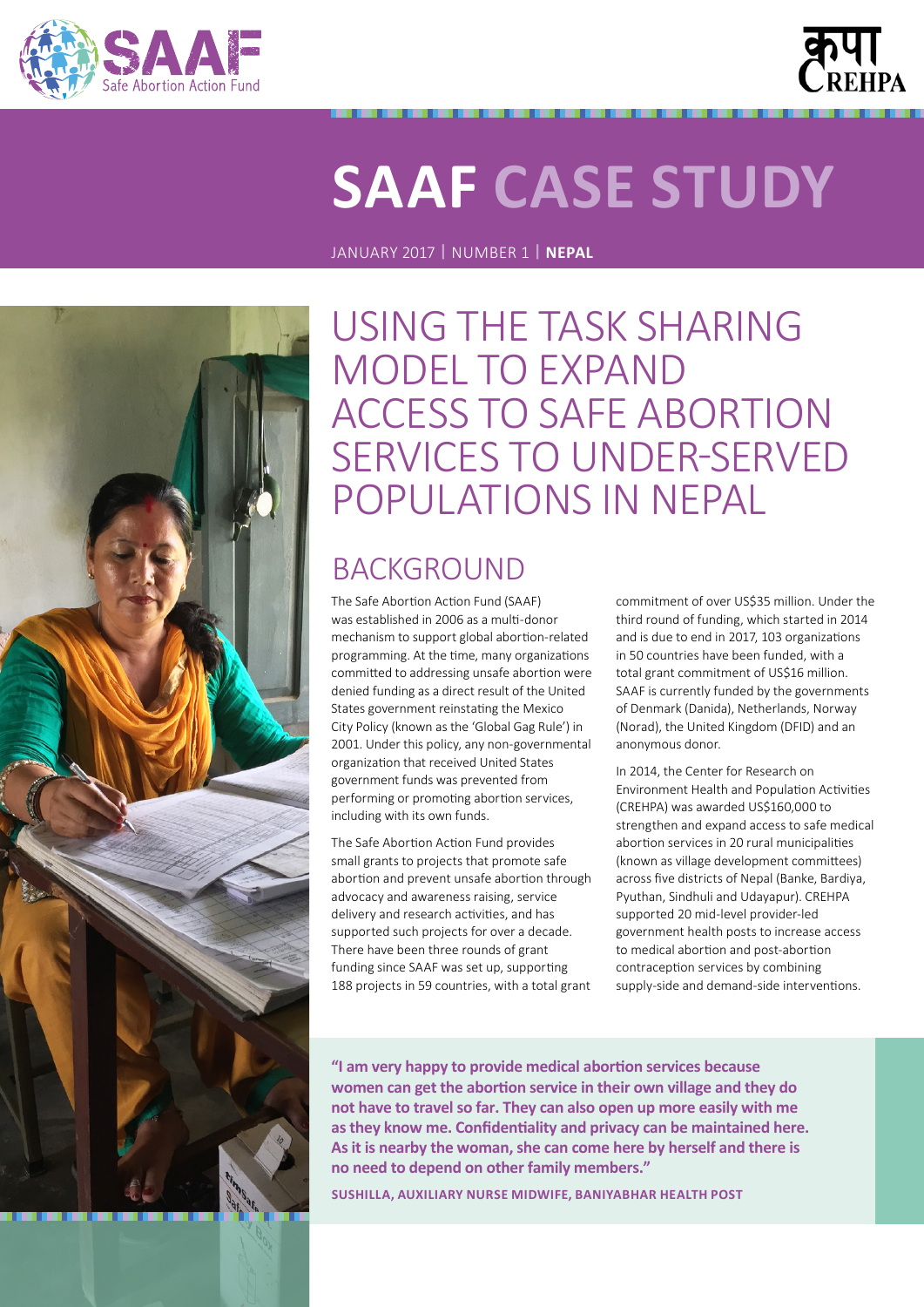#### **TASK SHARING**

#### **What is task sharing?**

Task sharing is the process by which specific clinical services and procedures are moved from more highly qualified health workers (for example, doctors) to health workers with fewer qualifications but who have received appropriate training (for example, nurses and auxiliary nurse midwives).

#### **Why is it implemented?**

Task sharing can be a viable solution to improve access to health services in low-resource settings by making efficient use of the existing health workforce, in order to meet the health needs of the population.

#### **The role of auxiliary nurse midwives**

In Nepal, auxiliary nurse midwives must either have completed 8th grade plus two years of pre‑service training or completed 10th grade and School Leaving Certification, plus 18 months of pre‑service training.

Auxiliary nurse midwives in Nepal:

- can provide antenatal care, post‑natal care, delivery care and contraceptive services (short‑acting methods only unless they have received additional training in inserting implants and IUDs)
- can provide primary health services at health and sub-health post level
- are eligible for medical abortion training if they have received either in‑service training in post‑abortion care, insertion of IUDs or skilled birth attendance
- can provide medical abortion services up to nine weeks of gestation

Adopting task sharing as an approach referrals for safe abortion services. to increase access to safe medical abortion services has been found to be effective, safe and acceptable.

### SAFE ABORTION SERVICES IN NEPAL

Gender inequality, illiteracy and poverty prevent many women and girls in Nepal from realizing their sexual and reproductive rights. Even though the government has made significant strides in reducing its maternal mortality rate, complications related to unsafe abortion still continue to be one of the leading causes of maternal death in Nepal.

Abortion was legalized by the government of Nepal in 2002. The provision of surgical abortion services using manual vacuum aspiration started in 2004, with the government focusing on training physicians in public regional, zonal and district hospitals. In 2008, training in surgical abortion was expanded to include senior nurses who had already received training in post‑abortion care. However, even with the rapid scale-up of manual vacuum aspiration services, safe abortion facilities were disproportionately concentrated in urban areas or at district level; this resulted in a lack of availability of safe abortion services in rural and remote areas. In 2009, therefore, medical abortion services were introduced in Nepal together with approval for auxiliary nurse midwives to be eligible providers for medical abortion.

### THE ROLE OF TASK SHARING

Adopting task sharing as an approach to increase access to safe medical abortion services has been found to be effective, safe and acceptable.<sup>1</sup>

As a result, the decision to allow auxiliary nurse midwives to be trained in medical abortion has helped to support the expansion of safe medical abortion services for rural and under‑served populations at community level, where there are often insufficient doctors along with an inadequate infrastructure to provide surgical abortion services. However, lack of expansion of medical abortion services to outreach health centres, particularly at health and sub‑health post level (the lowest level of health facility in the government health system), has limited the scale-up of safe abortion services.<sup>2</sup>

### PROJECT OVERVIEW

The Center for Research on Environment Health and Population Activities launched its SAAF-funded initiative in January 2014. The key objective of the project was to support the scale‑up of comprehensive abortion care in rural and under-served communities. By leveraging existing partnerships with the Ministry of Health and Population and with local non-governmental organizations, CREHPA aimed to expand access to safe medical abortion services by 1) training mid‑level providers (auxiliary nurse midwives) based in rural government health facilities (health post and sub-health post level) to provide medical abortion services; 2) supporting the accreditation of these facilities as certified safe abortion service sites; and 3) training female community health volunteers to increase community awareness, and to facilitate

- 1 World Health Organization (2015) Health Worker Roles in Providing Safe Abortion Care and Post Abortion Contraception. Geneva: WHO. Available at <[http://apps.who.int/iris/](http://apps.who.int/iris/bitstream/10665/181041/1/9789241549264_eng.pdf?ua=1&ua=1) [bitstream/10665/181041/1/9789241549264\\_eng.pdf?ua=1&ua=1](http://apps.who.int/iris/bitstream/10665/181041/1/9789241549264_eng.pdf?ua=1&ua=1)>
- 2 Andersen KL, Basnett I, Shrestha DR et al (2016) Expansion of safe abortion services in Nepal through auxiliary nurse‑midwife provision of medical abortion, 2011–2013. Journal of Midwifery & Women's Health. 61(2): 177–84. DOI: [10.1111/jmwh.12419](http://10.1111/jmwh.12419).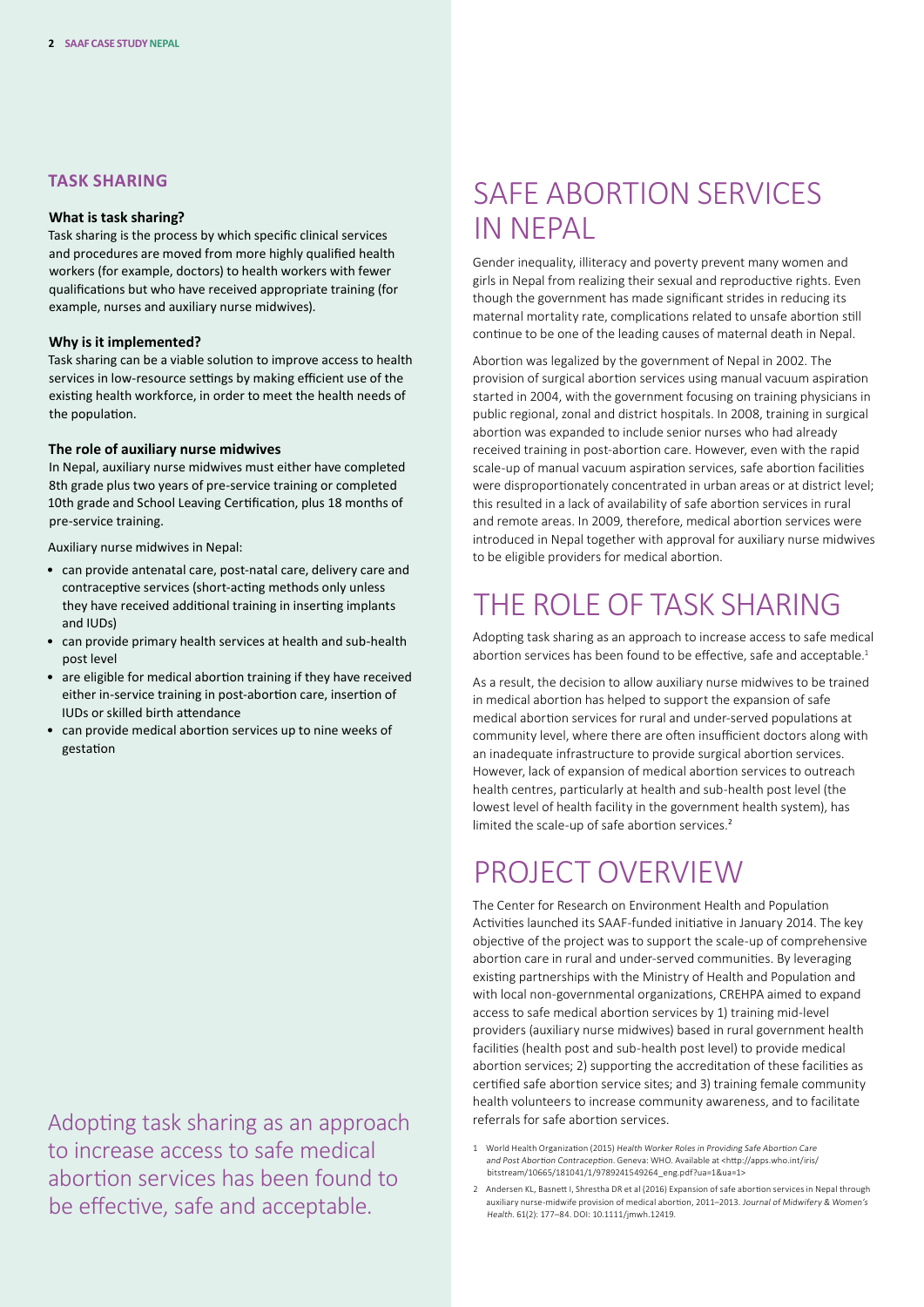# STEPS TO IMPLEMENT THE TASK SHARING PROCESS

#### **STEP 1: ASSESS LEGAL AND REGULATORY FRAMEWORK**

The first step was to assess the existing legal and regulatory framework to identify opportunities and obstacles to implement task sharing for safe abortion service provision. This was a key step in the project planning process as it informed the scope of the intervention design.

The government of Nepal has a comprehensive regulatory framework – known as the legal procedural order – that defines the legislative mechanisms, clinical norms, regulations, roles and responsibilities to deliver safe abortion services. As a result, CREHPA had clear guidelines in relation to **approved clinical procedures for first trimester abortion provision** (manual vacuum aspiration and medical abortion); **providers eligible to deliver safe abortion services** (physicians, nurses and auxiliary nurse midwives); **service fee structure** for clinical abortions performed in public health facilities (500 Nepalese rupees/about US\$5); in-service training pathway and curriculum for eligible providers (with training provided by the government's National Health Training Centre); and criteria for **certification and accreditation of health facilities** as safe abortion centres (led by the Family Health Division of the Ministry of Health and Population).

#### **STEP 2: IDENTIFY KEY STAKEHOLDERS**

During the project planning process, CREHPA identified key stakeholders who could support the scale‑up of safe medical abortion services in rural and under-served communities. As a result, local non‑governmental organizations were selected in the five intervention districts, based on their experience of working on safe abortion issues within the district, as well as their knowledge of the unmet sexual and reproductive health needs of the target population. This included barriers to accessing safe abortion services. CREHPA partnered with the government (specifically its Family Health Division), the National Health Training Centre and district public health offices in order to facilitate the training of auxiliary nurse midwives and support the accreditation of health and sub‑health posts in the intervention sites.



#### **STEP 3: CONDUCT NEEDS ASSESSMENT**

CREHPA worked with its district‑level partners to identify communities with the highest unmet need for safe abortion services within each district – this included Muslim women, Dalits, and hill and Terai Janajatis (indigenous people). Based on the needs assessment conducted by the local partner non‑governmental organization and CREHPA, health facilities were selected at community level (health or sub‑health post). This shortlist was presented to the district public health offices, who made the final selection of the health or sub-health posts that would be nominated for accreditation as safe medical abortion sites. The government's Family Health Division is responsible for approving health facilities as safe abortion sites. It is important to note that the accreditation process is a bottom-up approach, which takes approximately six to eight months to complete. As a result, a total of 20 health and sub-health posts were accredited across the five project districts.

#### **STEP 4: BUILD CAPACITY OF MID‑LEVEL PROVIDERS**

On average, one auxiliary nurse midwife from each of the 20 health and sub-health posts participated in a five-day training on medical abortion service delivery, organized by the National Health Training Centre. The training sessions were conducted over two months in the last quarter of 2014. The training included both theoretical and practical components and was designed to ensure clinical competence in delivering a medical abortion service. The training covered the following topics:

- • **Counselling:** informed consent, options for abortion procedure, and benefits and risks of medical abortion.
- • **Values clarification:** examining provider beliefs, knowledge and attitudes about abortion.
- • **Medical abortion with mifepristone and misoprostol:** mechanisms of action, indications and contraindications, drug regimen, efficacy and routes of administration.
- • **Clinical care:** clinical assessment, expected effects of medical abortion, pain management, potential side‑effects, signs of complications and post‑abortion contraception.

Each auxiliary nurse midwife received a certificate of completion from the National Health Training Centre; the Family Health Division also issued a separate certificate for each auxiliary nurse midwife accrediting them as a safe abortion provider.

**"It feels great that we are certified to provide medical abortion services as clients faced barriers in visiting larger facilities."** 

**PARBATI, AUXILIARY NURSE MIDWIFE, HIRMINIYA HEALTH POST**

A government health post, accredited as a safe abortion site.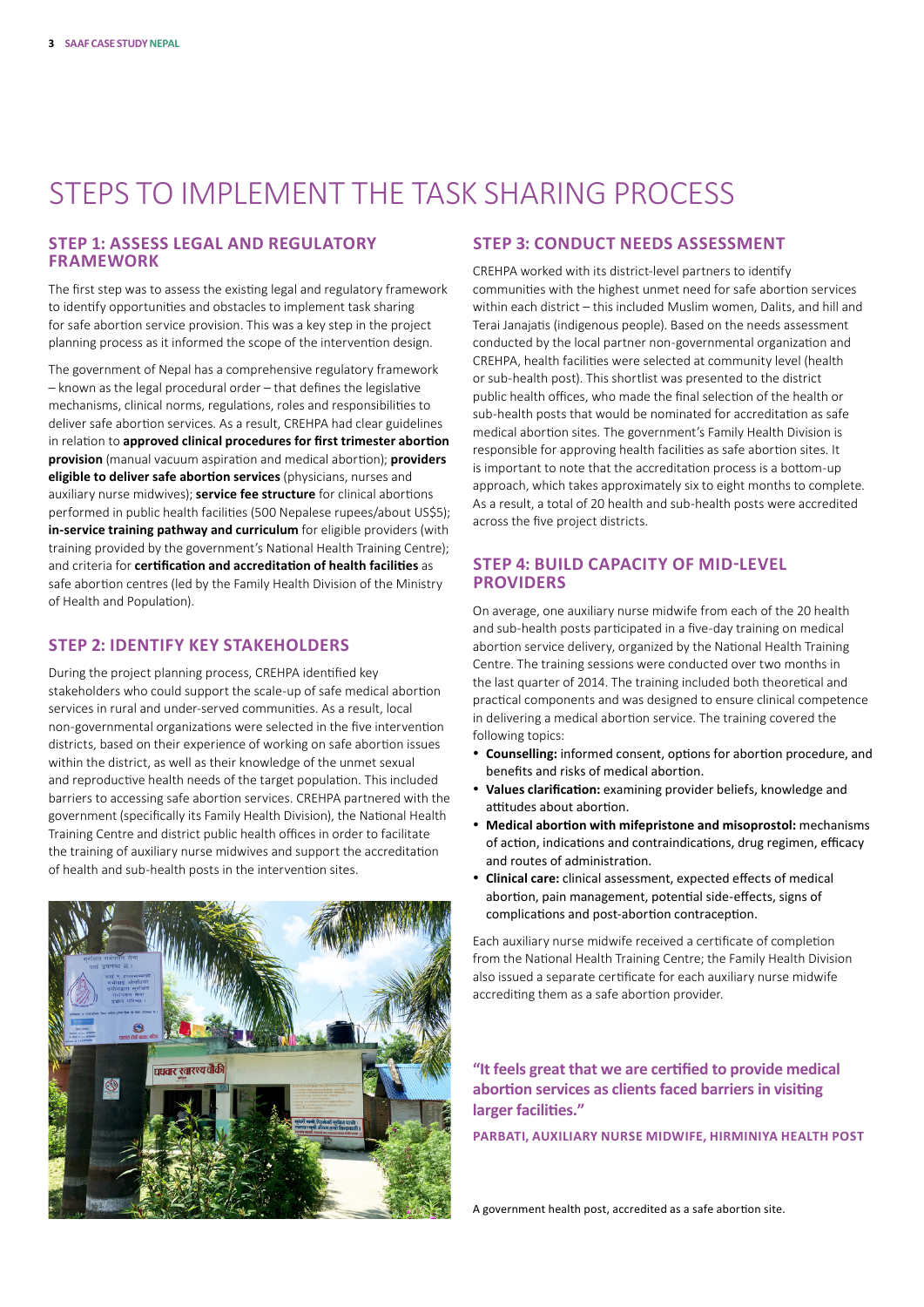#### **STEP 5: SELECT AND RECRUIT COMMUNITY HEALTH WORKERS**

Within each village development committee, a maximum of 33 female community health volunteers were engaged and trained to increase knowledge about the consequences of unsafe abortion, the availability of legal abortion services in Nepal, and how to conduct community referrals. Because of their access to under‑served and marginalized populations, the female community health volunteers played a key role in generating demand and strengthening the referral process to health and sub-health posts. As a result, referrals from the volunteers were responsible for 92 per cent of the medical abortion services provided at health and sub‑health posts.

#### **STEP 6: ENSURE ACCESS TO COMMODITIES**

CREHPA identified resources to ensure that accredited health and sub-health posts received supplies of Medabon (a combination pack of mifepristone and misoprostol), an essential commodity to ensure safe medical abortion. At the start of the project, CREHPA purchased supplies of Medabon; however, through its partnership with district public health offices, subsequent stock was provided by the government. Contraceptive commodities, supplied by the district public health offices, were already available at the health and sub‑health posts.

#### **STEP 7: LAUNCH SAFE ABORTION SERVICES**

With all the above steps completed, the project moved into implementation phase.

**Community mobilization:** The female community health volunteers organized neighbourhood meetings and visited women in their homes to inform the community about the availability of safe abortion services, including information on the legal status of abortion in Nepal, an integral project activity. In addition, they offered urine pregnancy tests and referred women to trained auxiliary nurse midwives for either safe medical abortion or antenatal care. The volunteers also conducted post-abortion follow-up visits which resulted in a high uptake of post‑abortion contraception methods within the target population. The volunteers received 100 Nepalese rupees (about US\$1) for every client they referred for safe abortion and antenatal services and 175 Nepalese rupees (about US\$1.75) for post-abortion contraception services.

**Reporting:** Data on the number of post‑abortion care clients, induced medical abortion clients, clients accepting post-abortion contraception (disaggregated by method) and clients with complications were recorded in the Safe Abortion Service Register, a reporting mechanism developed by the government. These indicators were incorporated into the existing health management information system at the health and sub-health posts and the data collected were reviewed by the district public health offices.

**Monitoring:** CREHPA ran one post-training supportive supervision visit to observe medical abortion service provision by the auxiliary nurse midwives. The local partner non‑governmental organizations conducted monthly monitoring visits, during which they reviewed the Safe Abortion Service Register, checked levels of Medabon stock, and supported providers and clinic managers to identify and address any service-related challenges.

#### **ACCREDITATION PROCESS**

#### **FACILITY SELECTION**

- CREHPA and partner non‑governmental organization identify health and sub-health posts with 1) birthing centre; 2) auxiliary nurse midwife trained in skilled birth attendance; and 3) clinic manager (known as Health Post In‑charge) and auxiliary nurse midwife interested in providing medical abortion services
- District public health office selects health and sub-health posts to provide medical abortion, based on mapping carried out by CREHPA and partner non‑governmental organization

#### **FACILITY ASSESSMENT**

- District public health office conducts assessment of selected health and sub‑health posts to ensure the facility meets the standards set by the Family Health Division, which include:
	- location: near tertiary facility; for example, 24‑hour birthing centre, geographic priority area etc
	- presence of eligible provider: auxiliary nurse midwife trained in skilled birth attendance, post‑abortion care or IUD insertion
	- clinical and physical infrastructure to support the provision of medical abortion

#### **TRAINING PROVIDERS**

- District public health office sends a request to the Family Health Division to approve training of selected auxiliary nurse midwives in medical abortion
- Nominated auxiliary nurse midwives are trained in medical abortion by the National Health Training Centre (the official government training body in Nepal)
- Six to eight auxiliary nurse midwives are trained per session
- Training duration is five days
- CREHPA covers the training costs

#### **FACILITY ACCREDITATION**

- When the facility assessment and auxiliary nurse midwife training are completed, the district public health office submits an application to the Family Health Division recommending accreditation of the selected health or sub-health post as a safe abortion site
- The Family Health Division provides accreditation for the health facilities as safe abortion sites, and provides certification for the auxiliary nurse midwives as safe abortion providers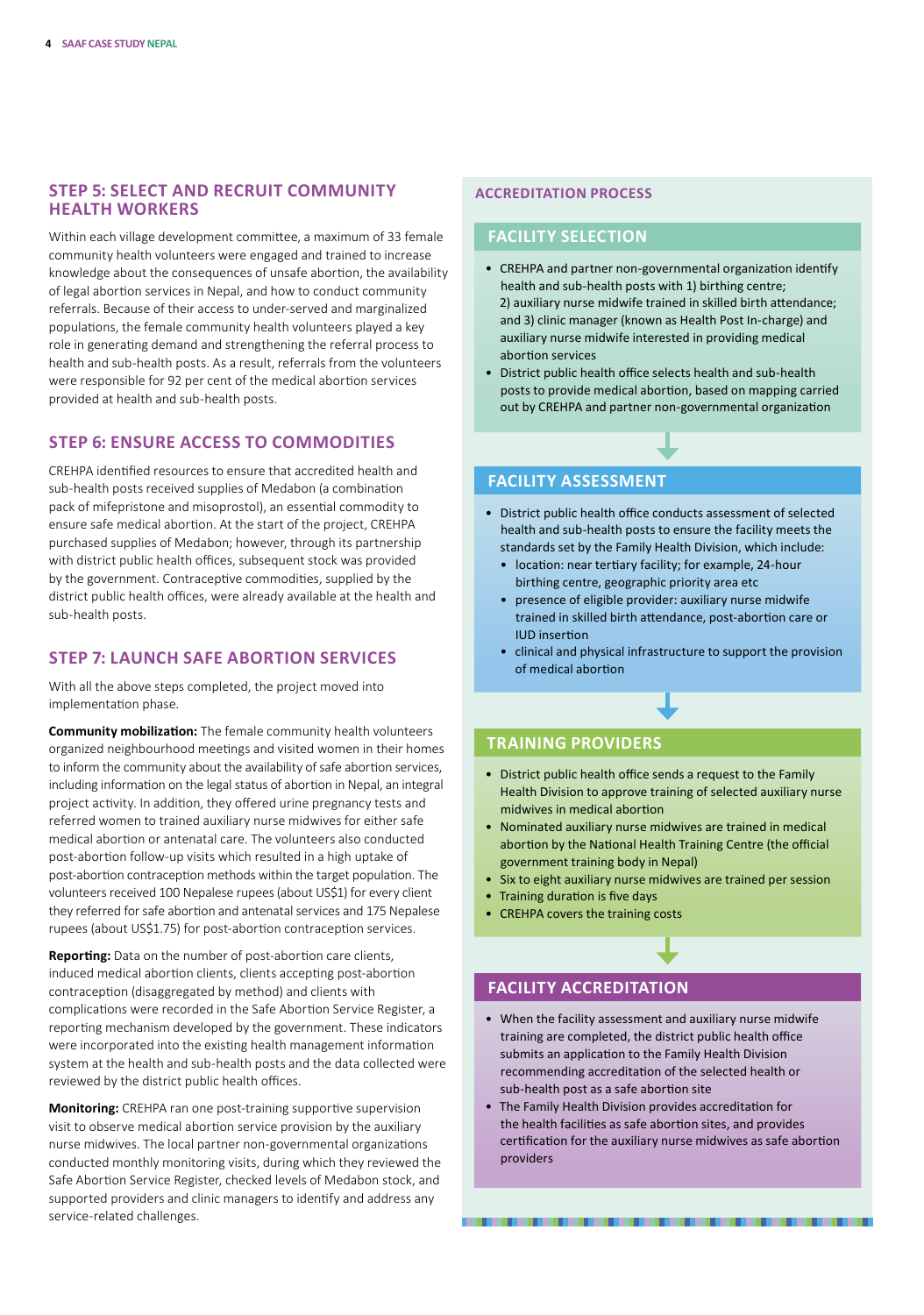# ACHIEVEMENTS

The number of medical abortion services provided in the accredited health and sub‑health posts increased between 2015 and 2016, with the project sites providing more services in the first six months of 2016 (353) than were provided in the whole of 2015 (340). Furthermore, 86 per cent of clients accepted a post-abortion contraceptive method in 2016 (compared to 79 per cent in 2015). It is important to note that there were differences in the uptake of medical abortion services across the five districts due to 1) geographical location and 2) size of the target population; for example, over a fifth of the total number of medical abortion services were provided in Pyuthan and Sindhuli, which are hilly districts with smaller populations.

It is also important to note that during the first quarter, only three health posts were providing medical abortion services as they were the first facilities to be accredited as safe abortion sites. Overall, while there was a general upward trend in women accessing medical abortion services across the six quarters of the project, there was a significant reduction between quarter two and quarter three. The main reason for this reduction was due to the large number of men within the target communities working as overseas migrant labourers. Migrant workers return to Nepal between September and November to celebrate Nepali religious festivals. As a result, there was a subsequent reduction in the number of women requiring medical abortion services during quarter three due to their spouses working abroad.

**PROPORTION OF MEDICAL ABORTION CLIENTS WHO RECEIVED POST-ABORTION CONTRACEPTION, BY TYPE OF CONTRACEPTIVE METHOD**



**TOTAL MEDICAL ABORTION SERVICES PROVIDED, BY PROJECT SITE**

### $9<sub>0</sub>$  $80$ 70 60  $(%)$ Proportion of clients (%) Proportion of clients 50 40 30  $20$ 10  $\Omega$ January to December 2015 January to June 2016 **Post-abortion contraception (all methods)**  Short-acting reversible contraceptive methods Long-acting reversible contraceptive methods

The key objective of the project was to support the scale-up of comprehensive abortion care in rural and under-served communities.

#### **"All the medical abortion cases have been successful. I feel good about it!"**

**AUXILIARY NURSE MIDWIFE, DHADHAWAR HEALTH POST**